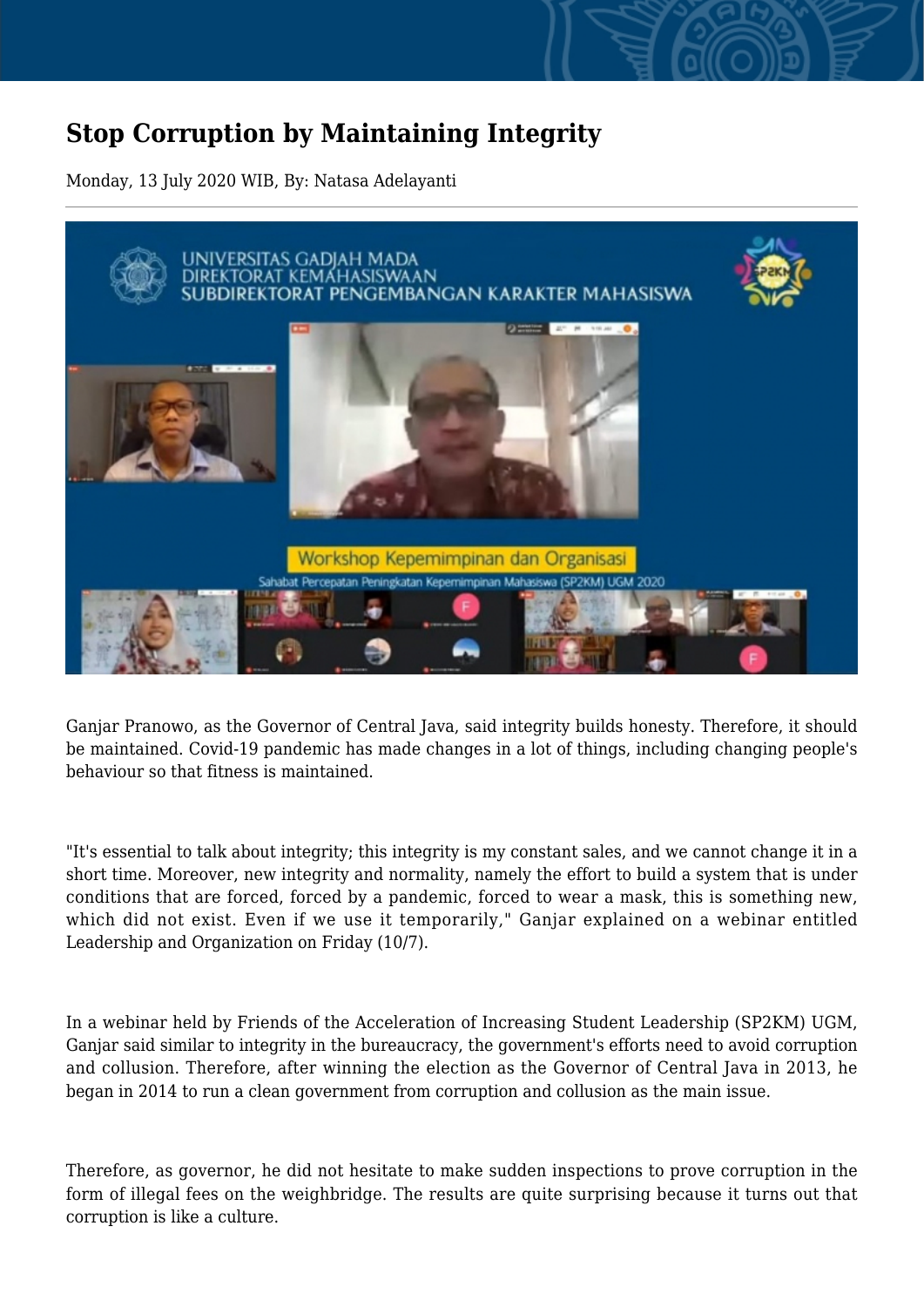"The model uses a lighter, or use a cigarette. Nominally between 10-20 thousand per vehicle. A year of income can indeed reach 50 billion or at least 30 billion, but road damage can reach 300 billion," he said.

Various other cases of civil servants are not just a level of mockery, in Central Java removed from office because of tripping corruption due to the sale and purchase of positions. Also, there are levies for physical checks of vehicles up to 50 thousand vehicles.

"So at the time of this pandemic, if anyone still undertaking corruption, I would fire and deliver them to the KPK. Since 2013 we already have coordinated the prevention of cooperation with the KPK," he explained.

Ir. Ahmad Yuniarto, CEO of Schlumberger Indonesia 2011-2015, stated that at the time of the Covid-19 pandemic, managing the transition period was very important. Not only the president, governor, chancellor, but all Indonesian people, including students in a small scope.

According to him, during this pandemic, all parties must begin to think about how to manage life transitions in a different atmosphere. Where there are things that change, and there are things that must be left.

"The atmosphere is full of uncertainty, obscure. There is a crisis, very chaotic, and a lot has to do with feelings, with stress, with confusion between people, this is an area where we need very strong leadership," he said.

According to Yuniarto, if we can control something specific, then we will also have a clear target, and the things that are running are routine things that are no longer the territory of a leader but a supervisor or management. We can do everything in detail if we prepare everything. We control, we monitor and we plan.

"So that the current atmosphere is fitting for us to learn leadership, leadership science because the atmosphere now requires the emergence of a leader within each of us," he explained.

According to him, three foundations will strengthen a leader. All three are values, values or intentions, and the next is behaviour.